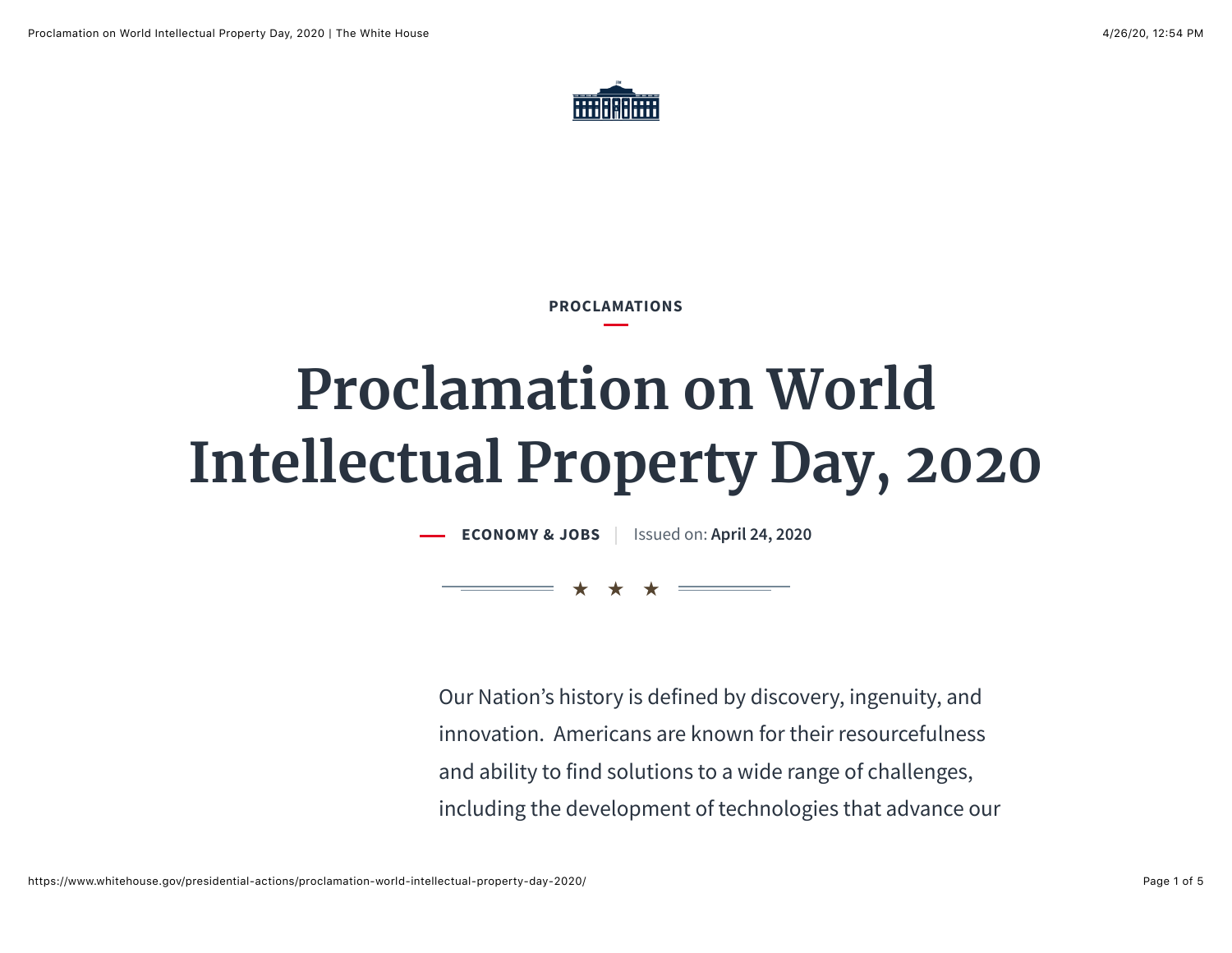security, health, and prosperity. This resourcefulness has been a driving force of economic growth and human development since the founding of our Nation, and our future depends on the continued protection of our intellectual property. On World Intellectual Property Day, we renew our resolve to protect and secure the works and innovations of American artists, inventors, and other creators who continually push the boundaries of human knowledge and understanding.

Our Founding Fathers recognized the vital role that intellectual property plays in society and in supporting a robust economy. The Intellectual Property Clause of the Constitution reflects their understanding that laws must be in place to "promote the progress of science and useful arts, by securing for limited times to authors and inventors the exclusive right to their respective writings and discoveries." More than two centuries later, we remain committed to this idea, upholding and strengthening an intellectual property system that encourages greater American innovation and advances our global competitiveness.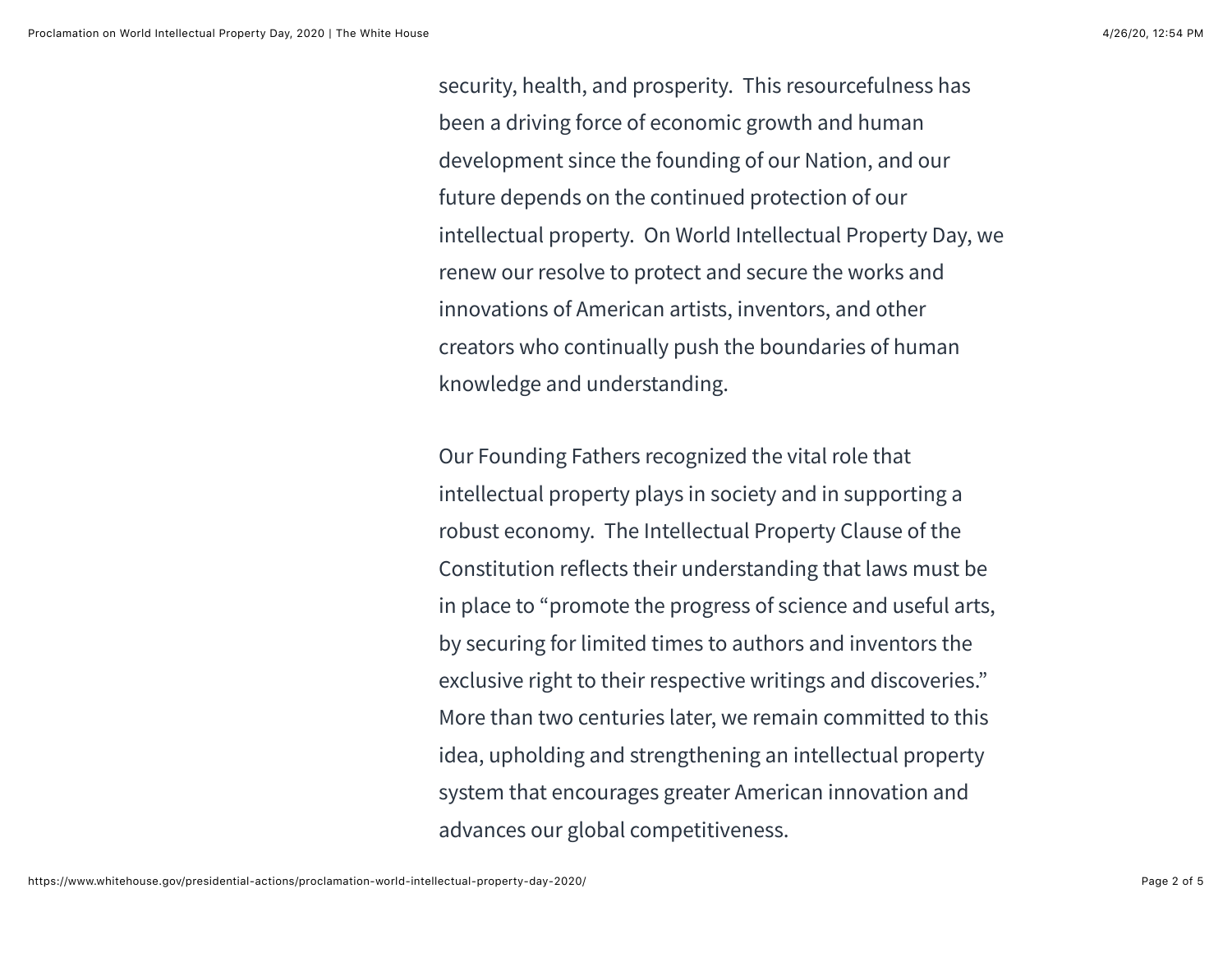My Administration is building on our Nation's history of securing intellectual property rights. In the United States, intellectual property-intensive industries account for nearly one-third of all employment and approximately 40 percent of our country's gross domestic product, an estimated \$6.6 trillion. To support these industries, in January of this year I signed the United States-Mexico-Canada Agreement (USMCA) into law, replacing the outdated and unbalanced North American Free Trade Agreement. USMCA furthers my Administration's pro-growth agenda by establishing groundbreaking protections for trade secrets, strengthening border security, and enhancing trademark, copyright, and patent provisions. These are the most comprehensive intellectual property standards ever included in a free trade agreement. Additionally, earlier this year I signed an Executive Order on Ensuring Safe and Lawful E-Commerce for United States Consumers, Businesses, Government Supply Chains, and Intellectual Property Rights Holders, which is aimed at finding improved ways to protect intellectual property rights holders from an increasing amount of counterfeit and pirated goods marketed online.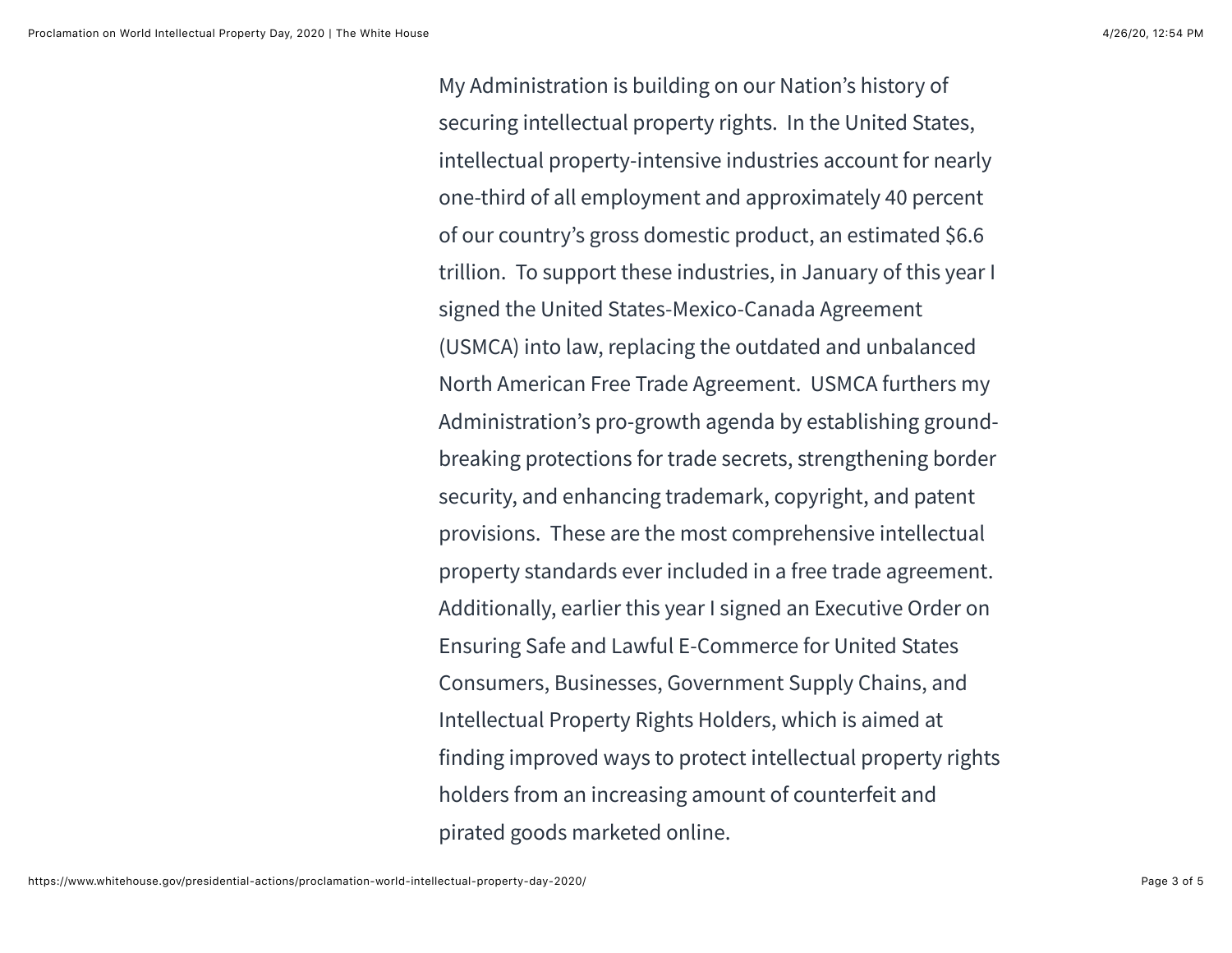The importance of intellectual property has never been more apparent than it is now, as we continue the ongoing battle against the coronavirus. To respond to this national and international emergency, the Federal, State, and local Governments have partnered with the private sector to develop new and powerful tools to combat the spread of the virus and provide care to those in need, focusing every available resource on the fight against the invisible enemy. Relying on strong intellectual property protections, these industries are able to act boldly to invent new tests, begin developing experimental treatments and vaccines, and rapidly produce and reengineer medical equipment to help win this war. These efforts are saving tens of thousands of lives and reflect the unrivaled power of American industry and innovation.

This month, we pay tribute to our Nation's long history of ingenuity and advancement, and we recommit to protecting, promoting, and prioritizing a business and economic environment that supports those who carry on this legacy. The pioneering spirit of these artists, authors, inventors, and